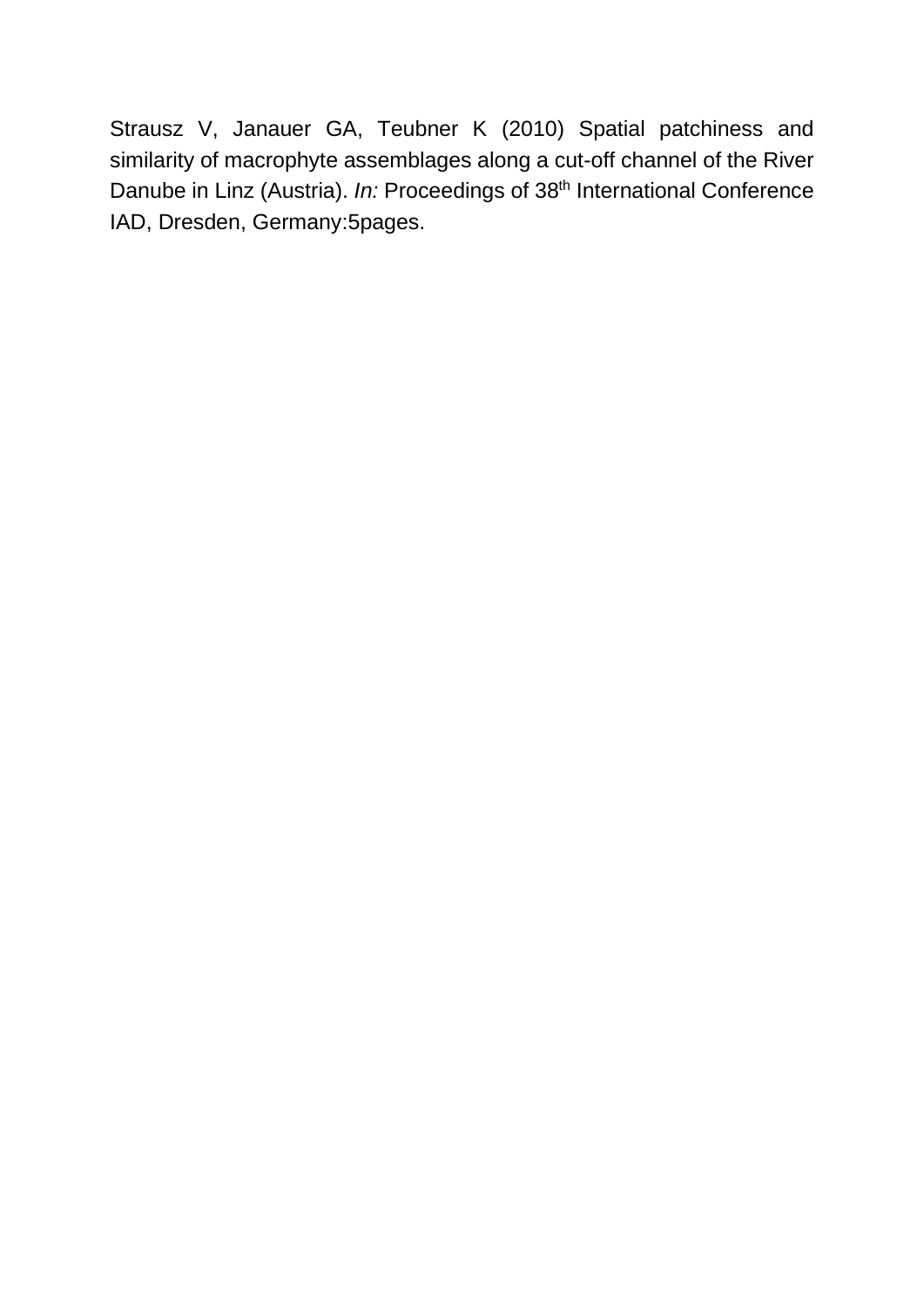# **Spatial patchiness and similarity of macrophyte assemblages along a cut-off channel of the River Danube in Linz (Austria)**

Veronika Barta<sup>1</sup>, Georg A. Janauer<sup>1</sup>, Katrin Teubner<sup>1</sup>

**Key words**: floodplain, stream, aquatic plants, species richness, Bray-Curtis similarity

### **Introduction**

Aquatic macrophyte communities play a key role in aquatic ecosystems, structuring the water column, stabilising the substrate, providing microhabitats for other aquatic biota and contributing to the oxygen and carbon budget of the water body (Haslam 1978, Janauer & Dokulil 2006). They change in a more dynamic way than terrestrial vegetation as their habitats in lakes, rivers and wetlands are highly variable ecosystems. Extensive data collection on macrophyte distribution and floristic composition is indispensable for better understanding the factors mainly causing the variability among these aquatic plant assemblages. Several previous studies worldwide have focused on temporal changes in macrophyte assemblages (Kohler et al. 1994, Champion & Tanner 2000, Veit & Kohler 2003, Otahel'ová et al. 2007 and others). However, few studies exist on exact spatial changes in macrophyte communities and species composition in streams as exemplified by Kohler et al. (2003) and Tremp (2007). Among physical and chemical parameters, varying flow conditions associated with changing substrate types along the watercourse are seen as most influential abiotic factors shaping the structure of macrophyte assemblages (Baattrup-Pedersen & Riis 1999). This study aims to investigate the spatial distribution pattern of macrophyte communities along a lotic cut-off channel of the River Danube in Linz, Mitterwasser (Upper Austria). It represents one of the most precious aquatic habitats in Upper Austria and is part of the 'Natura 2000' protected area 'Traun-Donau-Auen' in Linz, despite the fact that the hydrology of the Traun-Danube floodplain and its watercourses was radically changed in the course of river regulation and power plant construction.





*Study site*: At the upstream end of the Mitterwasser, the "Weikerlsee" gravel pond feeds groundwater to the system (Fig. 1). Direct inflow of the Danube to the upper end of the floodplain was terminated by Danube river regulation and the construction of the hydroelectric power plant Abwinden Asten and its protective levee in the late 1970s. Thus, the Mitterwasser is mainly fed by groundwater and seepage water from the reservoir, which results in high water transparency. The field survey was conducted in the upper part of the Mitterwasser, which is located far from Danube backflow influence and hardly affected by even extreme flood events (Strausz & Janauer 2007).

Fig. 1: Study site. The investigated part of the Mitterwasser is subdivided into contiguous survey units (labeled with numbers).

*Field survey*: The aquatic plant survey including charophytes, aquatic bryophytes and vascular plants, was conducted four times a year during the vegetation periods of 2001 and 2002 (March to September) and followed the methodology of Kohler & Janauer (1995). This method is commonly applied in Europe for assessing the aquatic vegetation for EU-Water Framework Directive, and complies with the European Standard EN 14184 (European Council 2003). The investigated section of the Mitterwasser was subdivided into 17 contiguous and ecologically homogeneous individual survey units (SU, Fig. 1). For each SU, the

 $\frac{1}{1}$ <sup>1</sup> Department of Limnology, Research Group Hydrobotany, University of Vienna, Althanstraße 14, A-1091 Vienna, Austria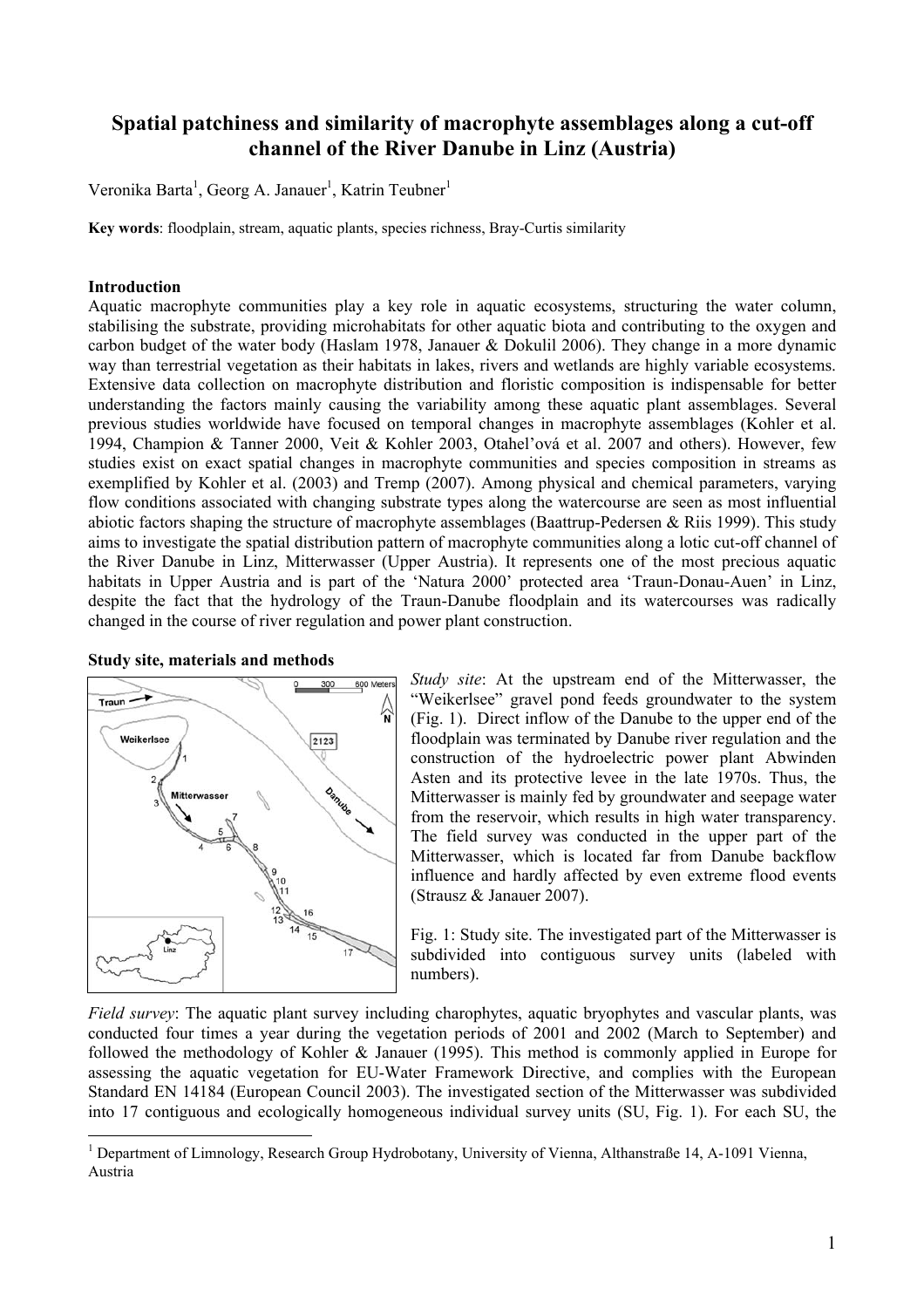abundance of macrophyte species was estimated using the 5-level estimator scale (Kohler Plant Mass Estimate values, PME), which comprises both the area and the vertical development of the plant stands. The ordinal measures of PME range from 1 (rare), 2 (occasional), 3 (frequent), 4 (abundant) to 5 (very abundant). Vegetation samples were taken with the aid of a small anchor and a rake with extendable handle, respectively. Macrophyte identification was based on Casper & Krausch (1980, 1981) and Fischer et al. (2005) for vascular plants, Frahm & Frey (1992) for bryophytes and Krause (1997) for charophytes. Survey unit lengths were derived from a GIS based map; substrate type, flow velocity and water temperature assessment had largely been described elsewhere (Strausz & Janauer 2002, Strausz et al. 2006, Strausz & Janauer 2006).

*Data analysis*: For statistical use, ordinal scaled PME values were transformed into quantitative data following Janauer & Heindl (1998). Plant species occurring in only one survey unit during the whole investigation period were removed from the data matrix as they produced only negligible biomass. The persistence in the macrophyte species composition and abundance was calculated as Bray-Curtis similarity between each pair of successive survey units using software package PRIMER 5 for Windows. For illustrating floristic changes along the Mitterwasser, species turnover rates were calculated as described for streams in the Rhine floodplain (Tremp 2007): the number of species only occurring in a survey unit was added to the number of species only occurring in the successive downstream survey unit; the sum was divided by total species number of both survey units. The resulting index is scaled between zero and one and indicates from floristic equality (zero) to no species in common (one).

#### **Results**

During the eight field surveys, altogether 54 aquatic plant species were recorded in the Mitterwasser. Of these, 9 rare species producing only negligible biomass were removed from the data matrix. The majority of the remaining 45 species grew submerged; *Iris pseudacorus* L., *Phalaris arundinacea* L. and *Phragmites australis* (Cav.) Trin. ex Steud. occurred as helophytes.



Highest species numbers were recorded downstream in SU17 with a mean of 24 species, followed by SU8 (15 species) and SU15 (14 species). Lowest species numbers were recorded upstream in SU1 (2 species, Fig. 2).

Fig. 2: Mean species numbers per survey unit in the Mitterwasser over the investigation period 2001 and 2002.

Floristic heterogeneity was highest at the source of Mitterwasser (SU1-2: turnover 0.65), while floristic unification increased over the length of the stream course and slightly decreased downstream again (SU12-16:



turnover 0.35, SU16-17: turnover 0.42; Fig. 3).

Fig. 3: Turnover rates of macrophyte species assemblages in consecutive survey units in the Mitterwasser over the investigation period 2001 and 2002 (1: the SU have no species in common,  $0 =$ all species are identical).

<sup>2</sup>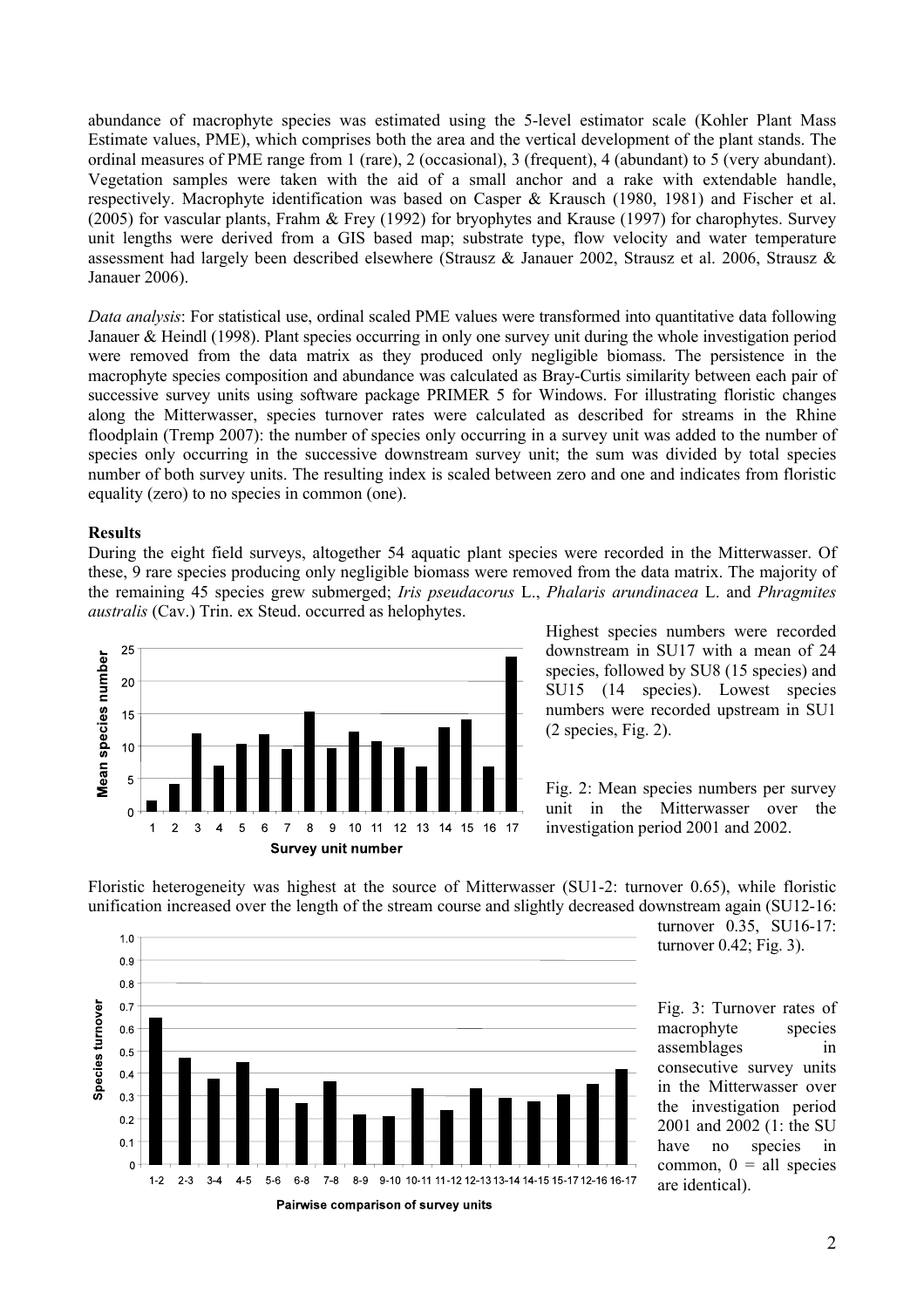Average Bray-Curtis similarity between macrophyte assemblages in consecutive survey units showed four peaks and five minimum values (Fig. 4): Highest similarity values occurred mainly between SU with low flow velocities  $( $0.10 \text{ ms}^{-1}$ )$  and fine sediment layer, as between SU3-4 (69%), SU6-8 (57%) and SU14-15 (59%) and refer to lower species turnover rates. Maximum similarity (74%) between SU11-12 represents an exception as SU11 was mainly dominated by gravel and mean flow velocities of 0.47 ms<sup>-1</sup>, while SU12 was mainly dominated by finer sediments and flow velocities around 0.10 ms<sup>-1</sup>.

The five lowest Bray-Curtis similarity values between SU1-2 (7%), SU4-5 (27%), SU7-8 (25%), SU12-13 (29%) and SU16-17 (36%) correspond well with the higher species turnover rates in these pairs of survey units. Flow velocities and substrate types in successive survey units changed between  $\rm SU1$  (0.31 ms<sup>-1</sup>, gravel) and SU2 (0.06 ms<sup>-1</sup>, mud) as well as between SU4 (0.05 ms<sup>-1</sup>, mud) and SU5 (0.46 ms<sup>-1</sup>, gravel). The other mentioned survey units (SU7-8, SU12-13 and SU16-17) were all dominated by muddy sediment and very slow flow velocities  $( $0.10 \text{ ms}^{-1}$ ). SU7 and 13 are shallow oxbows with stagnant water and higher mean$ water temperature. All in all, similarity increases over the whole investigation period (Fig. 4, trend line with  $R=0.25$ ).



Fig. 4: Bray-Curtis similarity between consecutive survey units along the Mitterwasser over the investigation period 2001 and 2002 (eight surveys). Surveys 1-4 (2001), 5-8 (2002) and the average over the whole period are presented.

The significant inverse relationship between similarity and species turnover illustrates that a high species turnover rate implies a high dissimilarity among the macrophyte assemblages of two consecutive survey units, while a low species turnover stands for the persistence of macrophyte structure (Fig. 5).

Fig. 5: Regression of Bray-Curtis similarity versus macrophyte species turnover of successive survey units in the Mitterwasser for both survey years 2001 and 2002 (R=-0.68, p<0.01).

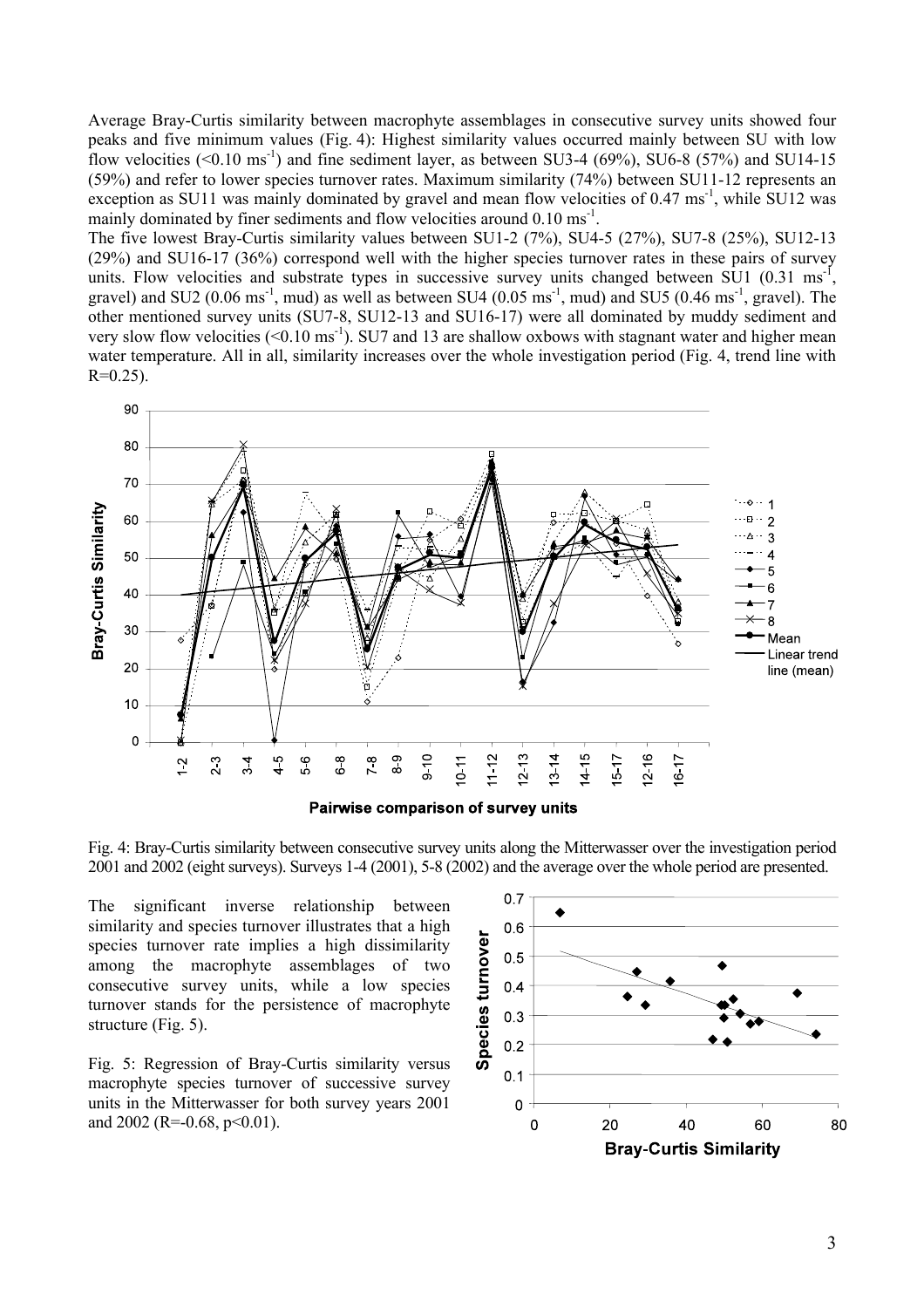The highest species turnover and lowest similarity was found at the source of the Mitterwasser while inverse values of both measures commonly occurred at the downstream stretches (Figs. 3 and 4).

Similarity values were associated with trends of abiotic parameters. While the increase of persistence of macrophyte community structure was positively related with 'survey unit length' and 'water temperature' we found an inverse relationship for the parameters 'substrate type' and 'flow velocity'. All these trends, however, were statistically not significant and are therefore not illustrated in detail.

## **Discussion**

The macrophyte species composition in the Mitterwasser corresponds well with numerous studies conducted in the Danube floodplain in Austria and its neighboring countries (Janauer & Pall 1999, Ráth et al. 2003, Otahel'ova et al. 2007, Barta & al. 2009 and others). Alterations of species within assemblages were studied for various biota groups as phytoplankton (Teubner et al. 2003), zooplankton (Sonntag et al. 2006) and macroinvertebrates (Heino et al. 2007) on temporal and spatial scales. The similarity of plankton assemblages between successive samples, measured by Bray-Curtis index, did not exceed values of 90% for phytoplankton and 85% for ciliate zooplankton although at the same time the total biomass of the respective plankton group was constant (biomass net change rate = 0; Teubner et al. 2003, Sonntag et al. 2006). In the present macrophyte study the similarity index on spatial gradients did not exceed values of 80%. This illustrates the spatial patchiness of macrophyte species distribution along the stream bed. In other words, at least a 20% change occurred between aquatic plant assemblages in consecutive survey units. In contrast to temporal species succession in aquatic plankton, the spatial similarity between macrophyte assemblages was even lower than 10%. This low persistence of macrophyte communities resulting in maximum species turnover rates occurred at the source of Mitterwasser. In this shallow most upstream stretch, the groundwater fed outflow of lake Weikerlsee, environmental factors like high flow velocities and coarse substrate determined species composition. Easily erodable amphiphytes with partly high regenerating abilities from fragments prevailed and produced only a low biomass. These species were likely to be uprooted from litoral habitats of Weikerlsee, transported downstream and rooted again at sheltered sites in the Mitterwasser. Strausz & Janauer (2007) showed a similar effect on amphiphytes in downstream parts of Mitterwasser during the 2002 flood. Subsequently downstream of the above mentioned near-source stretch, successive survey units were characterised by floated-leafed and submerged macrophyte communities related to lower flow velocities and finer substrate due to increased water depth.

This alteration in hydrological and environmental conditions recurred along the Mitterwasser and caused – to a great extent – alterations in aquatic species assemblages. However, endogenous ecological processes like transport of plant fragments and propagules to downstream, structurally different sections, can promote the establishment of floristically similar plant communities in physically different survey units (Tremp 2007, Riis & Sand-Jensen 2006). This is related to low turnover rates between some structurally different successive Mitterwasser sections.

To conclude, Mitterwasser can be considered as a hydrologically stable stream in the sense of Riis & Biggs (2003) as it is protected from natural flooding by damming. Local hydraulic factors such as water velocity, substrate type and depth are likely to primarily determine the establishment of macrophyte assemblages in streams with low disturbance frequencies (Riis & Biggs 2003). Environmental heterogeneity at relatively small scales allows species with differing demands to coexist by niche separation (Santamaria 2002) resulting in spatial patchiness of macrophyte communities along the stream course.

### **Acknowledgements**

We thank Harald Zechmeister and Brigitte Schmidt for providing assistance with bryophyte identification. This study was partly supported by the provincial government of Upper Austria and the Dr. Heinrich Jörg-Foundation (Graz), Austria.

#### **References**

Baattrup-Pedersen, A., Riis, T. (1999). Macrophyte diversity and composition in relation to substratum characteristics in regulated and unregulated Danish streams. Freshwater Biology 42: 375-385.

Barta, V., Schmidt-Mumm, U., Janauer, G.A. (2009). Adapting floodplain connectivity conditions – a prerequisite for sustaining aquatic macrophyte diversity in the UNESCO Biosphere Reserve Lobau (Austria). Ecohydrol. & Hydrobiol. 9: 73-81.

Casper, J., Krausch, H.-D. (1980). Pteridophyta und Anthophyta. 1. Teil. In: Ettl, H., Gerloff, J., Heynig, H. [Eds] Süßwasserflora von Mitteleuropa, Vol. 23. Gustav Fischer. Stuttgart, New York. pp. 6-403.

Casper, J., Krausch, H.-D. (1981). Pteridophyta und Anthophyta. 2. Teil. In: Ettl H., Gerloff J., Heynig, H. [Eds] Süßwasserflora von Mitteleuropa, Vol. 24. Gustav Fischer. Stuttgart, New York. pp. 410-942.